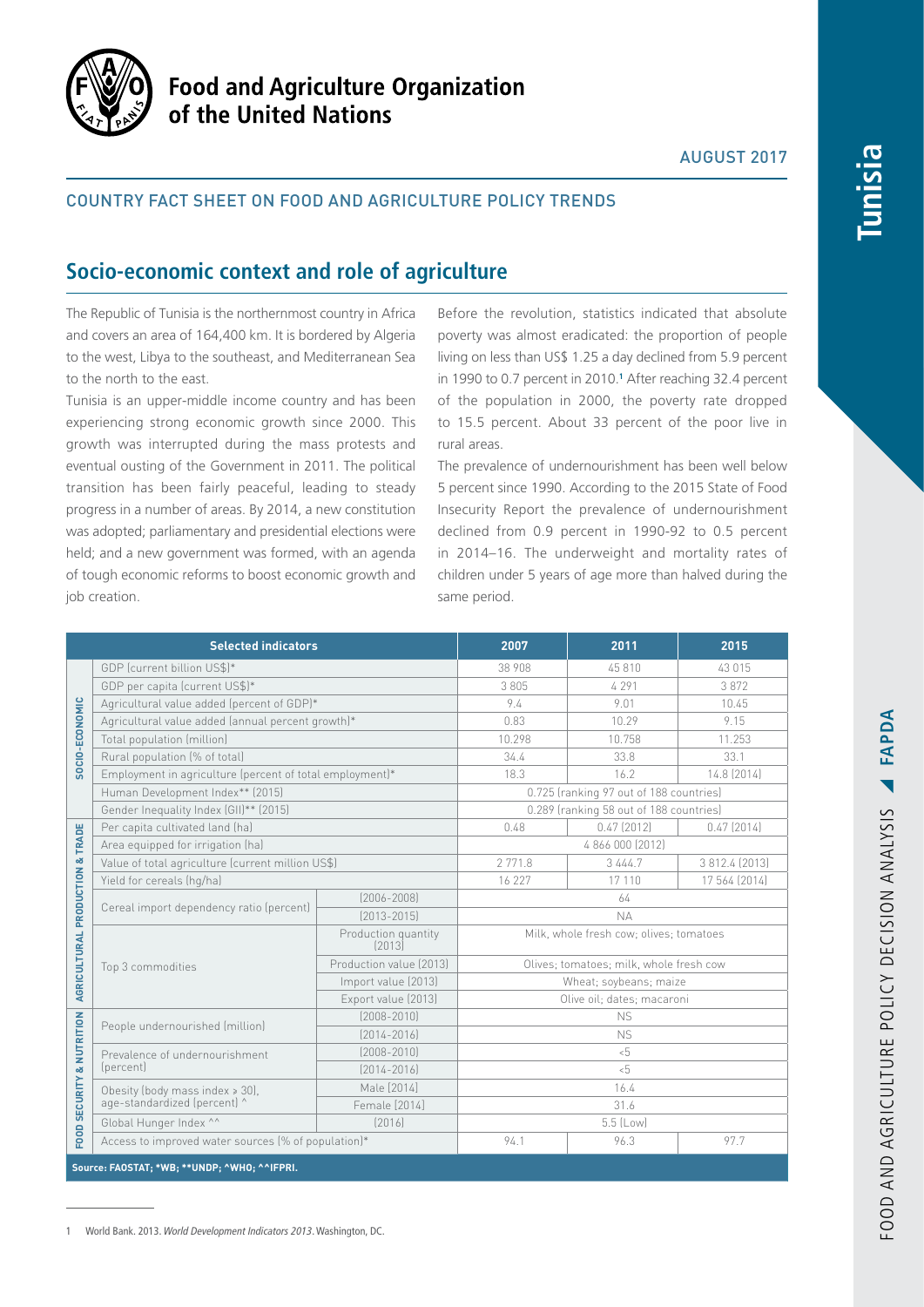Tunisian agricultural sector has played key role in the economic development strategy in the last two decades. The country is moving to a modern service economy, however, the agricultural sector is still of vital importance contributing 11 percent of GDP.

The sector employs almost one quarter of the country's active labor force. Agricultural produce represents about 6 percent of the country's export earnings.

# **1. Government objectives in agriculture and food and nutrition security**

During the review period, the Government has developed a number of national economic and social plans and strategies to address agriculture and food and nutrition security:

- The 11th National Development Plan (2007–2011) had two main objectives – growth and job creation – and was based on three pillars: (i) strengthening of macro-economic policies and acceleration of reforms; and (ii) modernization of infrastructure and strengthening of the productive sector; and (iii) developing of human capital. This Plan underlined the importance of the agri-food industries subsector and considered it to encompass more than primary agricultural production. Also, the Plan aimed at boosting agriculture's share of the GDP.
- The Development Strategy (2012–2016) aimed to enhance agriculture competitiveness and the development of biological agriculture products. It also promoted investments in agriculture and highlighted the sustainable use of soil and water, while recognizing the special role of agriculture in the development of certain regions.
- The 11th five-year Plan for Agricultural Policy (2010–2014) was based on four main pillars: (i) improving food security as a national sovereignty vector; (ii) improving the competitiveness of the sector; (iii) promoting exports as an engine of growth;

and (iv) promoting natural resources as a basis for sustainable agricultural development.

- The Economic and Social Development Strategy (2012–2016) focuses on six pillars : (i) governance, social accountability and citizens' participation; (ii) improved public sector performance; (iii) integration into the global economy; (iv) human development and social and regional inclusion; (iv) employability, job creation and economic sophistication; and (vi) improving conditions for financing the economy.
- TUNISIA 2020, a five-year plan launched in 2016, aimes to achieve an annual growth rate of over 4 percent by 2020. It defines a new vision of social and economic development based on highly qualified human resources and first-class infrastructure. This plan aims to have a significant impact on the agriculture sector and rural development:
	- **a.** Improvement of Tunisian farmers income and modernization of farms (20 000 in 5 years);
	- **b.** Contribution of the agricultural GPD (+11 percent);
	- **c.** Strengthening agricultural production;
	- **d.** Creating jobs in rural areas; and
	- **e.** Improving national food security.

# **2. Trends in key policy decisions (2007-2016)**

## **2.1 Producer-oriented policy decisions**

The Government continues to be committed to agricultural development and producer support by: promoting public and private investments, particularly for irrigation, drainage and treatment of waste water; supporting edible oil exports; and continuing to implement its strategy to boost cereal production.

#### **Developing irrigation infrastructure**

Agriculture consumes 80 percent of the country's natural water resources.**<sup>2</sup>** Tunisia's water policy is mainly based upon water resources mobilization through complementary hydrological systems (catchment areas, systems of aquifers) connected through transfer networks. Tunisia has developed a significant amount of water infrastructure aimed at meeting its ever-increasing demand

for drinking water and for irrigation across the country. Storage or transfer facilities, situated primarily in the north of the country, are designed to respond to regional water needs. The government in collaboration with the World Bank implemented the Water Sector Investment Project II (2009–2015) to mobilize water and create irrigated areas to intensify production systems and improve yields. Irrigation accounts for almost 83 percent of the volumes mobilized, but excessive consumption and mismanagement have had devastating effects on the environment and, in the long term, the irrigation potential of the country is threatened. This problem raises the overall question of water management and it's pricing.**<sup>3</sup>** The price for irrigation water is set on minimum 0.02 dollar/m<sup>3</sup> and maximum 0.123 dollar/m<sup>3</sup>, this does not encourage farmers to conserve water.**4**

4 Ibid.

<sup>2</sup> The National Academic Press. 2007. *Water in Tunisia: a national perspective*. Available at:<https://www.nap.edu/read/11880/chapter/12>

<sup>3</sup> World Bank. 2012. *Food and water security in the Arab World*. Washington. Available at: <http://web.worldbank.org/archive/website01418/WEB/IMAGES/FOODSECU.PDF>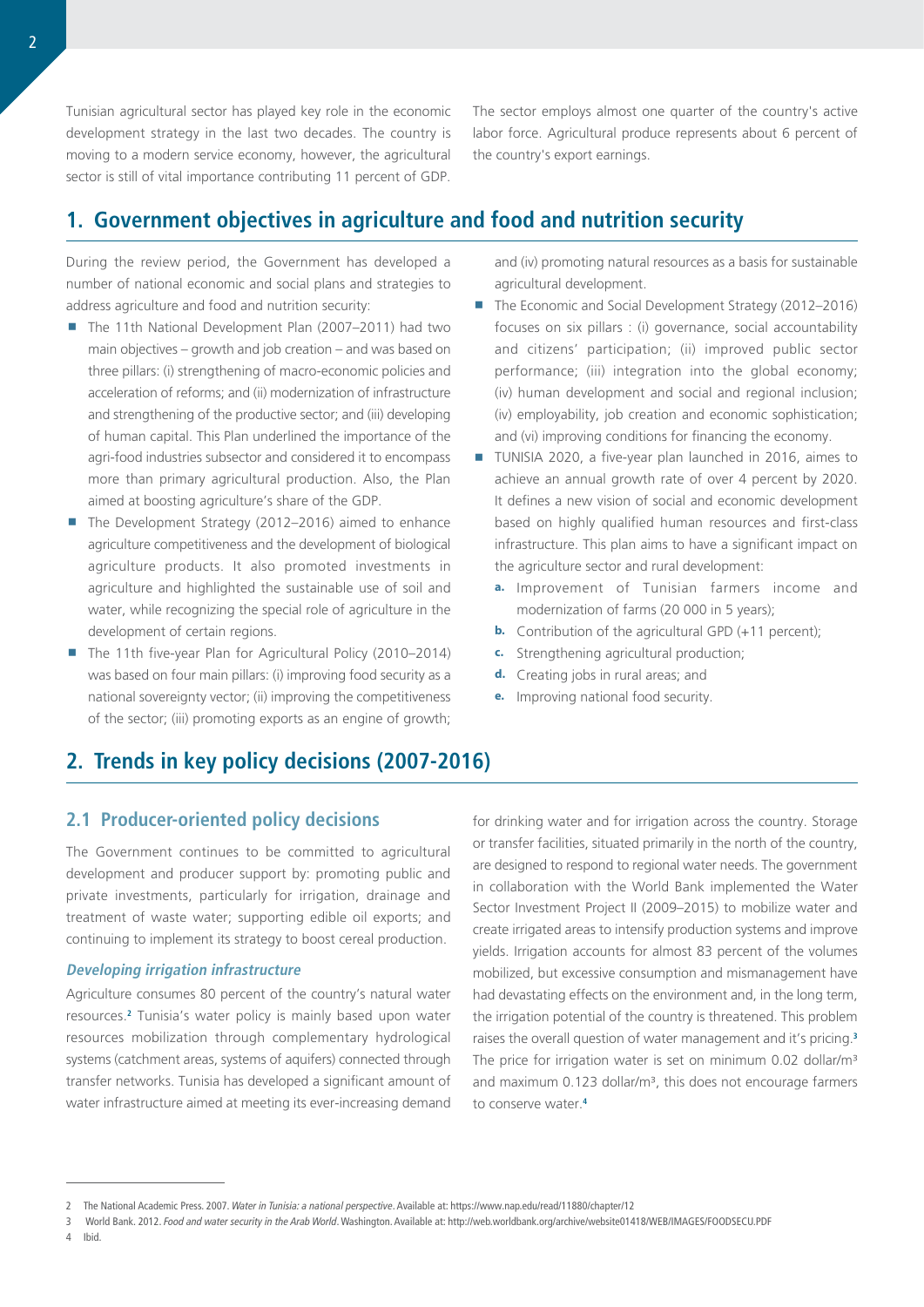In 2013, the government established the National Water Council to review current policies and strategies and prioritize and provide guidance to update the national policies on water.**<sup>5</sup>**



A water reservoir used for water conservation.

### **Supporting edible oil exports**

Tunisia is one of the world's largest producers and exporters of olive oil. In 2015, the government sector support set targets to achieve seven main objectives, including:

- Increase the production of olive oil through an aging olive tree renewal plan and through a plan for new plantation in the northwest of the country;
- Promote the export of olive oil, and particularly bottled olive oil, in order to have better value-added;
- **Increase exports to the European Union through negotiations** to raise the non-tax quota from 56 000 metric tonnes per year to 91 000 metric tonnes for 2015–16 and 2016–17.

At the same time, to maintain low prices of edible oils in the local market, the Government has maintained the removal of taxes and value-added tax (VAT) on a list of edible oils (palm oil, soybean oil, corn oil and sunflower oil).

### **Implementing a cereal production strategy**

Cereals cover 1.5 million hectares on average, representing one third of the cultivated area. 58 percent is located in the Northern and Western regions where durum wheat represents 54 percent against 36 percent for soft wheat and 10 percent for barley.

The Government continues to boost cereal production as part of its 11th five-year Plan for Agricultural Policy, since 2008. The government is allocating natural resources for cereal grains production; providing extension services and loans to producers to meet expenses, and supporting prices to producers through minimum guarantee prices. In 2015–16, the Government revised

farm-gate (production) prices for wheat and barley aligned with to international prices and local conditions. The Government's goal is to reach an average annual production of 2.7 million metric tonnes (MT) for cereals, of which 1.5 million MT is durum wheat, in order to achieve self-sufficiency.

In order to achieve the above mentioned goals, the government implemented the following measures**<sup>6</sup>** :

- **Increasing the total acreage dedicated to irrigated wheat from** 80 000 hectares to 120 000 hectares;
- Increasing the yield in irrigated land from 3.5 to 5 MT per hectare;
- **Maintaining the farm-gate price policy for wheat and barley** at a relatively high level to encourage local production; Increasing farmers' use of certified seeds to 450 000 quintals by maintaining price subsidies for certified varieties of cereal seeds;
- Giving a 25 percent subsidy for the cost of buying agricultural machines and a subsidy of 40 to 50 percent of the cost of irrigation equipment in order to promote private investment for cereal production; and
- Improving access to credit for small and medium-sized agricultural producers – smallholder farmers represent 62 percent of the cereals producers and operate on 21 percent of the total agricultural land allocated to cereal production.



A view of cultivated farmland, Tunisia continues implementing a cereal production strategy.

## **2.2 Consumer-oriented policy decisions**

The Tunisian government has been facilitating improved food access through a combination of policy measures aiming to alleviate poverty. Tunisia has several social protection programmes – cash transfers, food subsidies and public works and employment programmes.

<sup>5</sup> CEDARE. 2014. *Tunisia Water Sector M&E Rapid Assessment Report*. Monitoring & Evaluation for Water In North Africa (MEWINA) Project, Water Resources Management Program, CEDARE.

<sup>6</sup> USDA. 2016. *Tunisia grain and feed annual*. Available at: [https://gain.fas.usda.gov/Recent%20GAIN%20Publications/Grain%20and%20Feed%20Annual\\_Tunis\\_Tunisia\\_3-30-2016.pdf](https://gain.fas.usda.gov/Recent%20GAIN%20Publications/Grain%20and%20Feed%20Annual_Tunis_Tunisia_3-30-2016.pdf)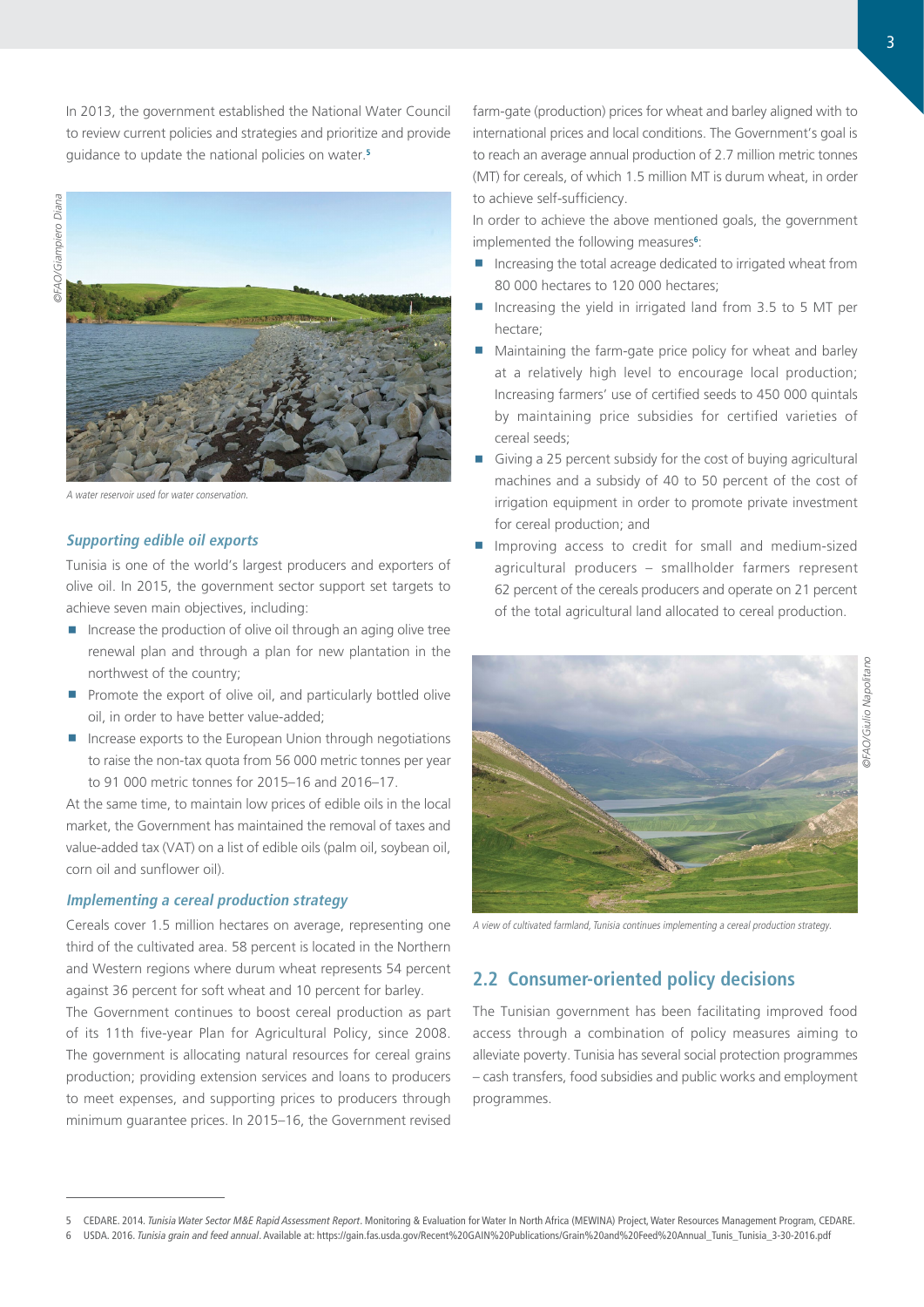### **Supporting transfers (cash and in kind)**

Direct transfers, in cash and in kind, are provided through the National Programme of Assistance to Needy Families, which started in the late 1980s. The programme targets the poorest families (such as those with elderly, disabled or schoolchildren, or those with no head of household) and is a mix between conditional and unconditional transfers. Programme components are:

- Allocation of free health care cards or reduced-price health care cards (under the Free Medical Assistance and the Programme for Access to Reduced-Price Health Care);
- Allocation of monthly financial assistance; and
- Conditional cash assistance depending on the number of children enrolled in school.

As of 2015, approximately 8.3 percent of the total population receives programme benefits. However, only 50 percent of households meet the eligibility criteria, and the rest should be covered by other programmes.**<sup>7</sup>** As of March 2015, the Government has decided to reduce the monthly benefit from 150 dinars (US\$ 64) to 120 dinars (US\$ 54).**<sup>8</sup>**

#### **Continuing food subsidies**

The Government has maintained food subsidies on basic food products for decades. The universal food subsidies programme targets staple food products mainly consumed by the poorest people (i.e. bread, semolina, pasta, couscous and vegetable oil). The government since 1980s through the General Compensation Fund had set subsidized prices lower than production cost and without considering international price fluctuations, thus increasing consumers' purchasing power, yet burdening the national budget with the cost of such subsidies. In 2007 the Government reduced these subsidies. Nonetheless, at the outbreak of the political unrest in 2011, the Government responded by reducing the prices of food products (i.e. increasing the level of subsidies). Other subsidies (mainly energy) were also increased, reaching 7.2 percent of GDP (against 3.6 percent in 2010) for subsidies and transfers in 2014.**<sup>9</sup>** This presents the challenge of finding a balance between fiscal burdens and sustaining peace.**<sup>10</sup>** A better selection or targeting criteria as well as well-designed implementation modalities are required to achieve this balance.**<sup>11</sup>**

### **Increasing employment programmes**

High unemployment was one of the triggers for the 2011 "revolution"**<sup>12</sup>** and continues to be a source of social unrest.**<sup>13</sup>** Successive governments have been trying to address the problems of unemployment and social exclusion.

In October 2012, new employment schemes were designed, including:

- **Employability Improvement Cheque, which aims to improve** – through training and vocational adjustment – the skills of young Tunisians registered with one of the regional ANETI (Agence nationale pour l'emploi et le travail indépendant) offices and so facilitate their entry into the labour market;
- **Employment Support Cheque, which encourages private** companies operating under the Investment Incentives Code to recruit Tunisian first-time jobseekers registered with an ANETI regional office;
- **Programme to Foster Employment, which targets unemployed** Tunisian university graduates (aged 28 and older, and whose household income is below three times the minimum wage) and aims to provide jobseekers with complementary skills and practical abilities to improve their employability and facilitate their entry into in the labour market.

The full implementation of these programmes have faced considerable delays, due to limited capacities at the Ministry of Employment and ANETI,**<sup>14</sup>** despite spending 6.8 percent of the GDP on social protection and labour programmes in 2013–2015.**<sup>15</sup>** In December 2012, the National Employment Strategy (2013–17) was adopted and ratified. However, it is still not fully operational and there has been considerable criticism regarding the delay, actually till December 2015, the Employment Support Cheque has yet to be launched, while the Employability Improvement Cheque was being piloted.**<sup>16</sup>**This strategy plans to progressively alleviate unemployment by promoting small businesses, improving vocational training systems and developing skills for sectors experiencing labour shortages.

15 Ibid.

<sup>7</sup> All Africa. 2015. *Tunisie: efficacité des programmes d'assistance sociale en Tunisie - Un ciblage inadéquat des personnes bénéficiaires*. Available at: [http://fr.allafrica.com/stories/2015032](http://fr.allafrica.com/stories/201503241609.html) [41609.html](http://fr.allafrica.com/stories/201503241609.html)

<sup>8</sup> Ibid.

<sup>9</sup> World Bank. 2015. *Country partnership framework: Republic of Tunisia- for the period FY2016-2020*. Available at: [http://pubdocs.worldbank.org/en/475101446151118489/Revised-CPF-](http://pubdocs.worldbank.org/en/475101446151118489/Revised-CPF-Tunisia-for-Consultations.pdf)[Tunisia-for-Consultations.pdf](http://pubdocs.worldbank.org/en/475101446151118489/Revised-CPF-Tunisia-for-Consultations.pdf) 

<sup>10</sup> Ibid.

<sup>11</sup> African Development Bank Group. 2013. *Food subsidies and direct social assistance: Towards better targeting of monetary poverty and deprivations in Tunisia*. Available at: [https://www.afdb.](https://www.afdb.org/fileadmin/uploads/afdb/Documents/Procurement/Project-related-Procurement/Food_Subsidies_and_Direct_Social_Assistance-_Towards_Better_Targeting_of_Monetary_Poverty_and_Deprivations_in_Tunisia.pdf) [org/fileadmin/uploads/afdb/Documents/Procurement/Project-related-Procurement/Food\\_Subsidies\\_and\\_Direct\\_Social\\_Assistance-\\_Towards\\_Better\\_Targeting\\_of\\_Monetary\\_Poverty\\_and\\_](https://www.afdb.org/fileadmin/uploads/afdb/Documents/Procurement/Project-related-Procurement/Food_Subsidies_and_Direct_Social_Assistance-_Towards_Better_Targeting_of_Monetary_Poverty_and_Deprivations_in_Tunisia.pdf) [Deprivations\\_in\\_Tunisia.pdf](https://www.afdb.org/fileadmin/uploads/afdb/Documents/Procurement/Project-related-Procurement/Food_Subsidies_and_Direct_Social_Assistance-_Towards_Better_Targeting_of_Monetary_Poverty_and_Deprivations_in_Tunisia.pdf) 

<sup>12</sup> Ansani, Andrea and Daniele, Vittorio. 2012. *About a revolution: The economic motivations of the Arab Spring*. International Journal of Development and Conflict, Vol. 3(3).

<sup>13</sup> Reuters. 2017. Update 2-Tunisian job protests hit oil and gas output. Available at <http://uk.reuters.com/article/tunisia-protests-idUKL8N1IA4NV>

<sup>14</sup> World Bank. 2016. *Consolidating social protection and labor policy in Tunisia, building systems and connecting jobs*. Policy Note. Available at: [http://documents.worldbank.org/curated/](http://documents.worldbank.org/curated/en/970691468197064763/pdf/103218-REVISED-PUBLIC-ENGLISHTunisia-SPL-Policy-Note-Dec-2015-EN-Rev.pdf 
) [en/970691468197064763/pdf/103218-REVISED-PUBLIC-ENGLISHTunisia-SPL-Policy-Note-Dec-2015-EN-Rev.pdf](http://documents.worldbank.org/curated/en/970691468197064763/pdf/103218-REVISED-PUBLIC-ENGLISHTunisia-SPL-Policy-Note-Dec-2015-EN-Rev.pdf 
)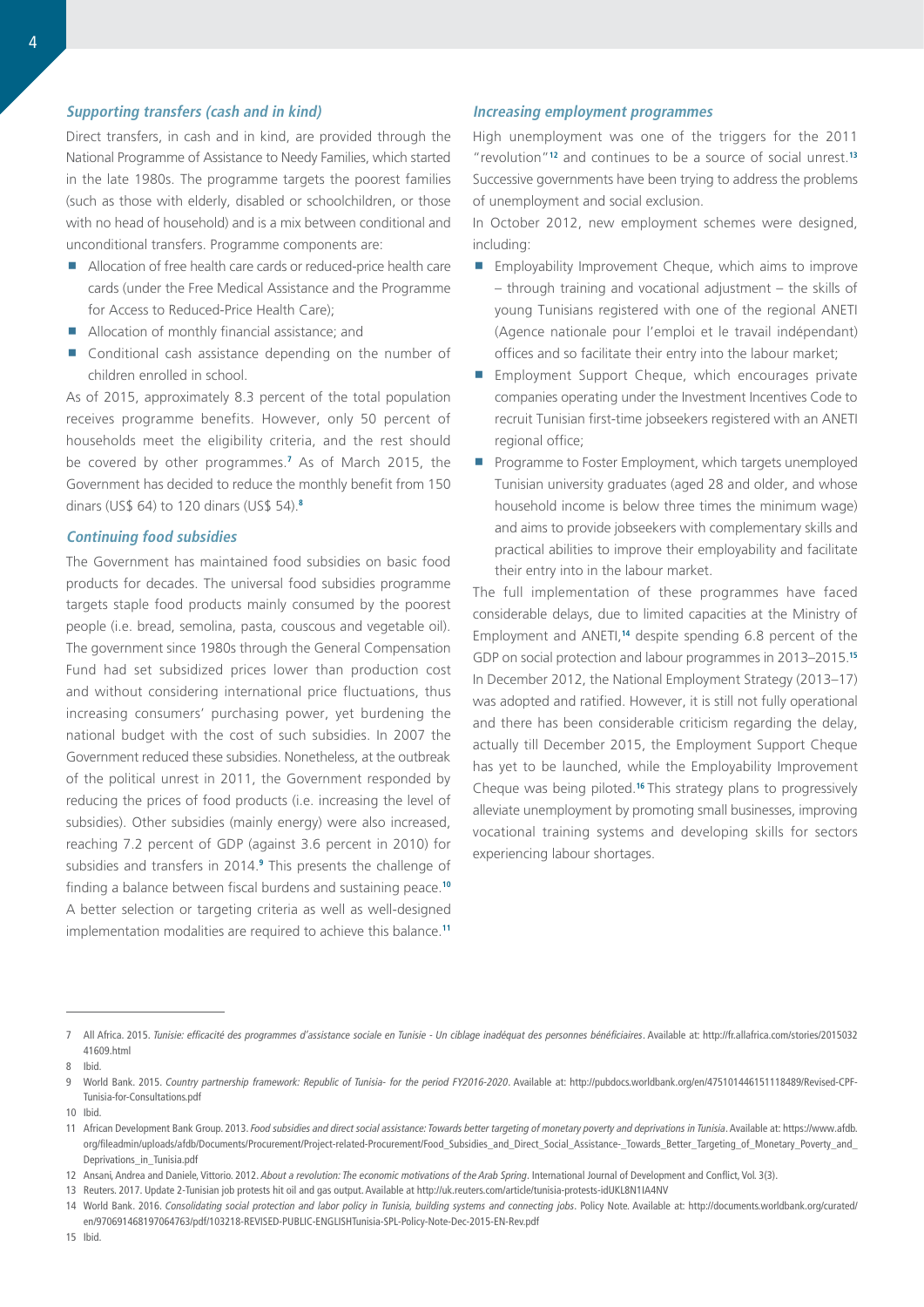The Tunisian trade policy is characterized by market liberalization and commitment to higher integration in the global economy. The policy, led by an export growth regime with high levels of diversification, has helped the economy to become less vulnerable to world price shocks. However, legal and regulatory constraints hinder private sector development, especially export competitiveness and capacity; therefore, economic and financial reforms will be needed.

In 2015, Tunisia food trade balance registered a surplus with total exports and imports reached US\$14.3 billion and US\$20.6 billion, respectively. Leading agricultural import commodity was wheat (US\$616 million).**<sup>17</sup>**

### **Adopting new laws to open markets**

In September 2015, the new Competition Law was approved, aiming to improve the business environment by reducing barriers to entry and reducing discretionary application of regulations. In November 2015, the Law on Private-Public Partnerships was approved, with the aim to facilitate private concessions. The Bankruptcy Law was adopted by Parliament in April 2016. However, these laws have yet to be implemented. In September 2016, after many delays, the new Investment Code was finally approved by Parliament. This code focuses on simplifying investment procedures and aims to encourage infrastructure

projects in deprived areas. The code also provides a number of foreign investment incentives, including more flexibility to transfer funds abroad and tax exemptions.**<sup>18</sup>**

#### **Lowering import tariffs**

The 2016 Finance Law lowered tariffs on some imported products, such as consumer products; with the exception of agricultural products, tariff reductions ranged from 30 percent to 20 percent. In addition, the level of tariff protection for the agriculture sector has been substantially reduced, from an average of almost 67 percent in 2005 to 32 percent in 2016, with a maximum customs duty rate of 36 percent having been applied to food and fishery products since 2009. The objective is to support agri-food enterprises to improve their competitiveness on the domestic and international markets and to develop exports. Moreover, consumption tax on alcohol, tobacco, tea and coffee has been reduced in response to the growing problem of customs fraud at the borders.**<sup>19</sup>**

#### **Formulating a new tax strategy**

In 2013, Tunisia started a tax reform, focusing on direct taxation, VAT, transparency and fair competition, tax administration modernization and the "régime forfaitaire" (flat-rate scheme). The tax reform strategy was adopted by the Council of Ministers in May 2016. Measures include widening the VAT base, reducing the number of VAT rates, and narrowing the discrepancy between onshore and offshore tax rates.

# **3. Challenges**

Tunisia faces a delicate but promising outlook. With sound policy design and commitment to social welfare, the Government has the necessary instruments to continue its food subsidies and its agricultural policies and investments. In general, the political unrest experienced in the last few years and the economic downturns have forced successive governments to respond by implementing a series of measures to mitigate economic instability and address urgent social needs, in particular a series of national social protection programmes. The main challenge for the Government is sustainable economic growth, and the delicate budgetary situation borne from the cost of social protection and the agriculture-sector incentives. As far as agriculture sector is concerned, the growth will

be achieved through (i) linking social protection with employment programmes; (ii) reform of subsidies; (iii) operationalize market reforms policies.

#### **Linking social protection with employment programmes**

In order to address budgetary shortfalls, the links between social protection subsidies, employment programmes and budgetary shortfalls can be addressed in three ways: consider revising beneficiaries' identification and targeting means;**<sup>20</sup>** allow those not considered most vulnerable to benefit from the employment programmes;**<sup>21</sup>** and reduce direct taxation and introduce VAT to help finance budgetary shortfalls.**<sup>22</sup>**

<sup>16</sup> Ibid.

<sup>17</sup> US Department of Commerce. 2017. *Tunisia country commercial guide.* Available at <https://www.export.gov/article?id=Tunisia-agriculture>

<sup>18</sup> EBRD. 2016. Transition report 2016-2017. Available at: [http://2016.tr-ebrd.com/wp-content/uploads/2016/11/TR2016\\_CA\\_Tunisia.pdf](http://2016.tr-ebrd.com/wp-content/uploads/2016/11/TR2016_CA_Tunisia.pdf) 

<sup>19</sup> World Trade Organization. 2016. *Trade Policy Review*. Available at: [www.wto.org/english/tratop\\_e/tpr\\_e/s341\\_e.pdf](www.wto.org/english/tratop_e/tpr_e/s341_e.pdf)

<sup>20</sup> African Development Bank Group. 2013. *Food subsidies and direct social assistance: Towards better targeting of monetary poverty and deprivations in Tunisia*. Available at: [https://www.afdb.](https://www.afdb.org/fileadmin/uploads/afdb/Documents/Procurement/Project-related-Procurement/Food_Subsidies_and_Direct_Social_Assistance-_Towards_Better_Targeting_of_Monetary_Poverty_and_Deprivations_in_Tunisia.pdf 
) [org/fileadmin/uploads/afdb/Documents/Procurement/Project-related-Procurement/Food\\_Subsidies\\_and\\_Direct\\_Social\\_Assistance-\\_Towards\\_Better\\_Targeting\\_of\\_Monetary\\_Poverty\\_and\\_](https://www.afdb.org/fileadmin/uploads/afdb/Documents/Procurement/Project-related-Procurement/Food_Subsidies_and_Direct_Social_Assistance-_Towards_Better_Targeting_of_Monetary_Poverty_and_Deprivations_in_Tunisia.pdf 
) Deprivations in Tunisia.pdf

<sup>21</sup> ETF. 2014. *Employment policies and active labour market programmes in Tunisia*. Available at: [http://www.etf.europa.eu/webatt.nsf/0/B32C0FCEDB47113DC1257D0100405D0F/\\$file/](http://www.etf.europa.eu/webatt.nsf/0/B32C0FCEDB47113DC1257D0100405D0F/$file/Employment%20policies_Tunisia.pdf) [Employment%20policies\\_Tunisia.pdf](http://www.etf.europa.eu/webatt.nsf/0/B32C0FCEDB47113DC1257D0100405D0F/$file/Employment%20policies_Tunisia.pdf) 

<sup>22</sup> OECD. 2015. *Tunisia a reform agenda to support competitiveness and inclusive growth*. Available at: [https://www.oecd.org/countries/tunisia/Tunisia-a-reform-agenda-to-support](https://www.oecd.org/countries/tunisia/Tunisia-a-reform-agenda-to-support-competitiveness-and-inclusive-growth.pdf)[competitiveness-and-inclusive-growth.pdf](https://www.oecd.org/countries/tunisia/Tunisia-a-reform-agenda-to-support-competitiveness-and-inclusive-growth.pdf)